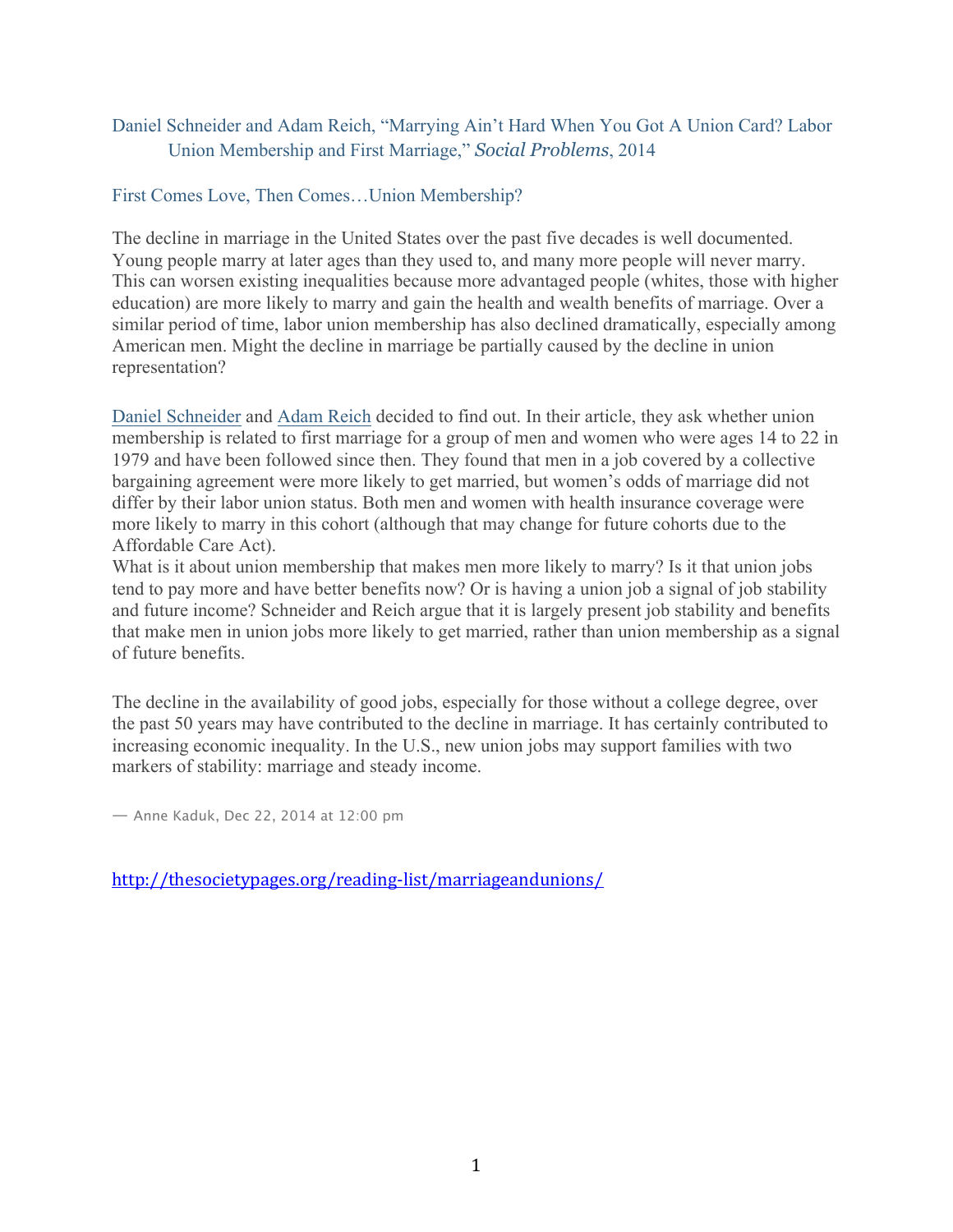# Jackelyn Hwang and Robert J. Sampson, "Divergent Pathways of Gentrification: Racial Inequality and the Social Order of Renewal in Chicago Neighborhoods," *American Sociological Review*, 2014

#### Seeing Gentrification using Google Street View

Gentrification—the process by which poor, urban neighborhoods experience economic reinvestment and an influx of middle- and upper middle-class residents—has been extensively studied by sociologists. And while researchers themselves may know gentrification when they see it, providing generalizable explanations for how and why it occurs has proven far more challenging.

Enter Jackelyn Hwang and Robert J. Sampson. In their new study on urban neighborhoods in Chicago, the two elaborate on the role of perception in influencing a neighborhood's susceptibility to gentrification. In particular, Hwang and Sampson explore why certain neighborhoods of color gentrify faster than others. Referencing research on the impact of stigma on neighborhood preferences, Hwang and Sampson hypothesize that, among other things, racialized perceptions of disorder and decay attached to predominantly black and Latino neighborhoods make those areas less prone to gentrification.

To test their hypothesis, Hwang and Sampson compare present-day Google Street View images of numerous Chicago city blocks against ground-level images from a Chicago neighborhood study conducted in 1995, looking for visual indicators of gentrification such as new and remodeled structures, beautification efforts, and fewer unkempt buildings, structures, and lots than were noted in '95. Though signs of gentrification were more likely to be found in neighborhoods that were predominantly non-white, neighborhoods that had a substantial portion of black and Latino residents, especially those with a black population of over 40% in 1995, were far less likely to have experienced gentrification. These findings correspond with other studies on neighborhood racial preferences that claim urban-dwelling, middle-class whites prefer diverse neighborhoods but avoid those with a high concentration of blacks or Latinos because of the racialized stigmas.

Hwang and Sampson conclude that collective presumptions of disorder regarding neighborhoods with high black and Latino populations deter a neighborhood's susceptibility to gentrification more than actual, visible signs of disorder. As the nation discusses gentrification and its effects in the outlying ares of cities like St. Louis, MO, these findings provide important insight into the impacts of racial stigma on the creation and perpetuation of (sub)urban "ghettos."

— Stephen Suh, Dec 16, 2014 at 12:35 pm

http://thesocietypages.org/reading-list/googling-gentrification/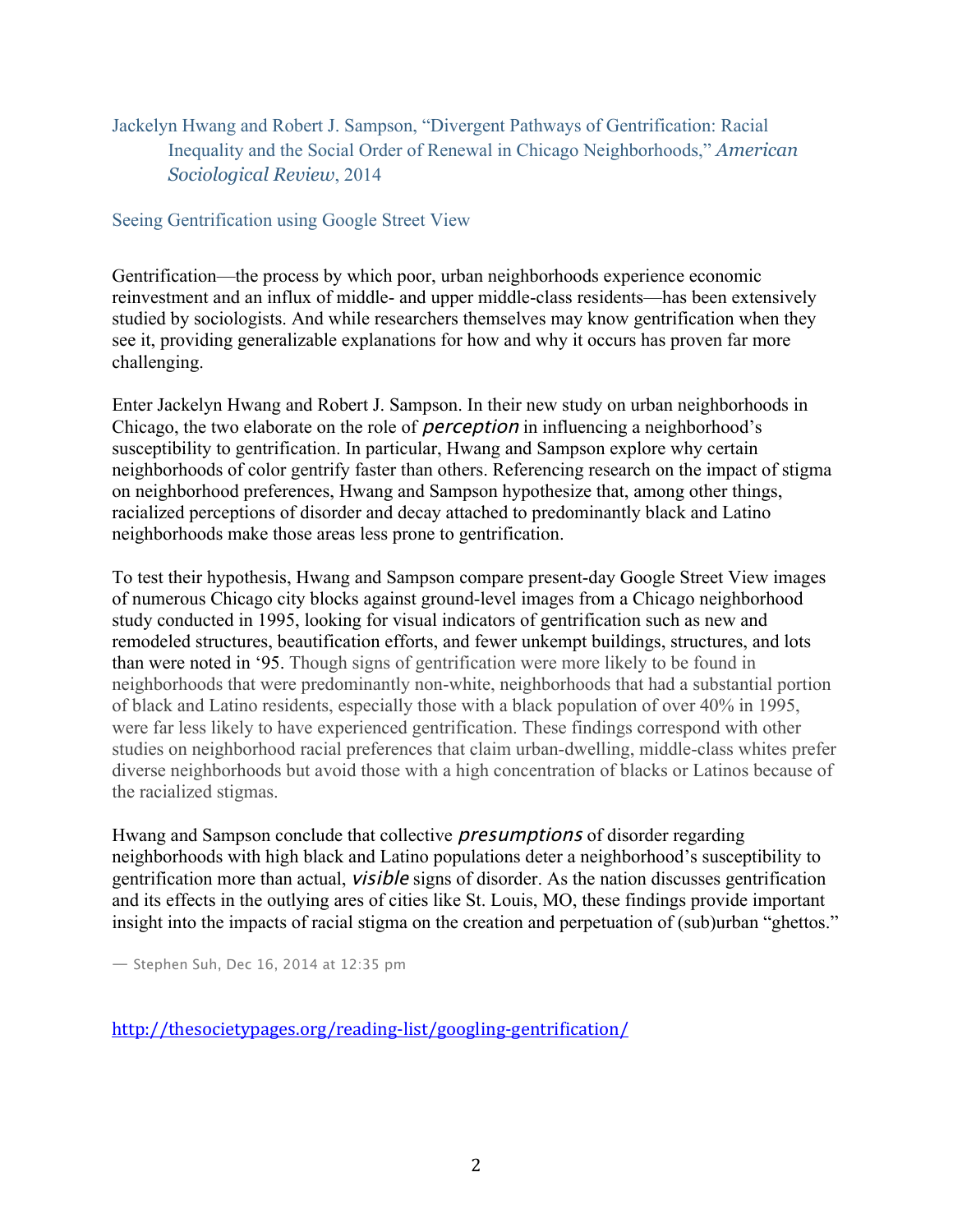# Ruth Braunstein, Brad Fulton, and Richard Wood., "The Role of Bridging Cultural Practices in Racially and Socioeconomically Diverse Civic Organizations,"*American Sociological Review*, 2014

#### Praying Away Group Difference

We often think of prayer as a practice that is private, insular, and personal. But new research demonstrates that prayer can also help to break down cultural barriers and create political synergy. In a recent article in the American Sociological Review, Ruth Braunstein, Richard Wood, and Brad Fulton show how racially and socioeconomically diverse interfaith groups groups that focus on developing members' abilities to identify community problems and hold leaders accountable through public actions—use prayer to build the kinds of collective identities that transcend differences.

When social justice organizations mobilize in political debates, they need to build bridges across diverse constituencies and interests. The authors show that people from diverse racial, cultural, and religious backgrounds can channel group differences into energy for social justice through their common commitment to prayer. The authors recount, for instance, how "an Italian American priest called everyone to prayer: 'if you are Jewish, stand for Adonai. If you are Muslim, stand for Allah. If you are Christian, like me, stand for Jesus." In another setting, a Muslim leader said a prayer in which he alternated references to Allah and to God, in order to make the prayer accessible to all in attendance while also remaining true to his own faith. Such practices, the authors argue, become "opportunities for everyone to enact their shared commitment to being open-minded people," cementing a collective sense of purpose.

The authors also find that the more diverse an interfaith group is, the more important prayer becomes for developing collective identities. Interfaith organizations that talk about race frequently, for instance, are twice as likely to use prayer as a bridging practice than groups for which race is not an issue. The effect is even stronger when for class and economics. Groups who talk a lot about economic inequality are three times more likely to build bridges with prayer than organizations that don't focus on class. The more difficult and controversial the issues a group wants to address, the more important collective identities become, and the more useful prayer is in creating them.

The experiences of faith-based community organizations across the country suggests that diversity can be a benefit, but only if the cultural challenges of difference can be collectively embraced and directed. This study shows how prayer, when used to emphasize the social justice values that different faiths share, can create synergy between people of very different race, class, and faith backgrounds. One wonders what other cultural practices—religious or otherwise might have similar effects.

— Jack Delehanty , Dec 8, 2014 at 07:27 pm

http://thesocietypages.org/reading-list/praying-away-group-difference/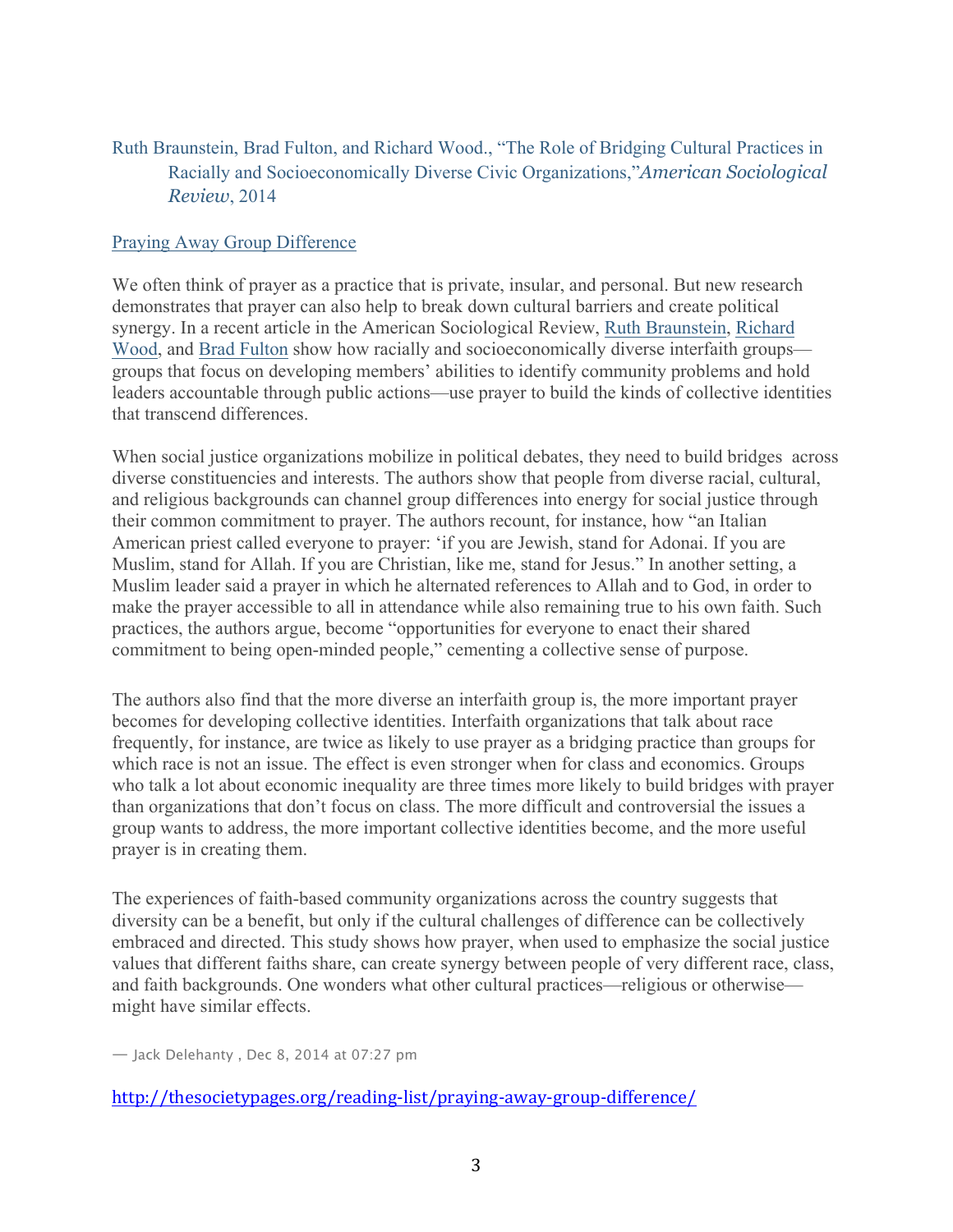## Justin Farrell, "Moral Outpouring: Shock and Generosity in the Aftermath of the BP Oil Spill," *Social Problems*, 2014

#### Environmental Crises and the Volunteer Identity

When disaster strikes a community, sociologists have shown that people who feel personally victimized and those who empathize strongly with victims are the most likely candidates to lend a hand. But what happens when damage crashes down on an ecosystem, rather than a city? Who comes to the rescue in an environmental crisis, and how do they focus their energies?

In a new study, sociologist Justin Farrell examines voluntary responses to the Deepwater Horizon explosion in 2010, when 2.52 million gallons of crude oil flooded the Gulf of Mexico. He uses longitudinal data from the Science of Generosity Survey to trace the actions of a nationally representative panel of adults before, shortly after, and one year past the spill. Although the oil spread over an enormous region, it did not directly harm any single community. Without a face to put on the disaster, Farrell notes that volunteers were largely unable to focus their energies on any one project. Instead, he shows that the Deepwater Horizon spill produced a general spike in voluntary contributions to a wide array of seemingly unrelated environmental projects.

Farrell argues that this case explains a great deal about what motivates volunteers in an ecological crisis. His data show that voluntary effort following the *Deepwater Horizon* spill was led by a strong push from environmentalists, Democrats, and people who identify strongly with community values. Farrell argues that these three groups harbor an identity rooted in caring for shared resources and the environment. For these people, failure to do *something* after the spill would have contradicted the values most central to their identity. In many ways, the threat becomes not only an assault on the environment, but a challenge to the volunteers' identity. By simply acting, regardless of a central cause, the volunteers can maintain their sense of self by feeling that they contributed to a solution.

— Matt Gunther, Nov 21, 2014 at 10:53 am

http://thesocietypages.org/reading-list/bpoilspill/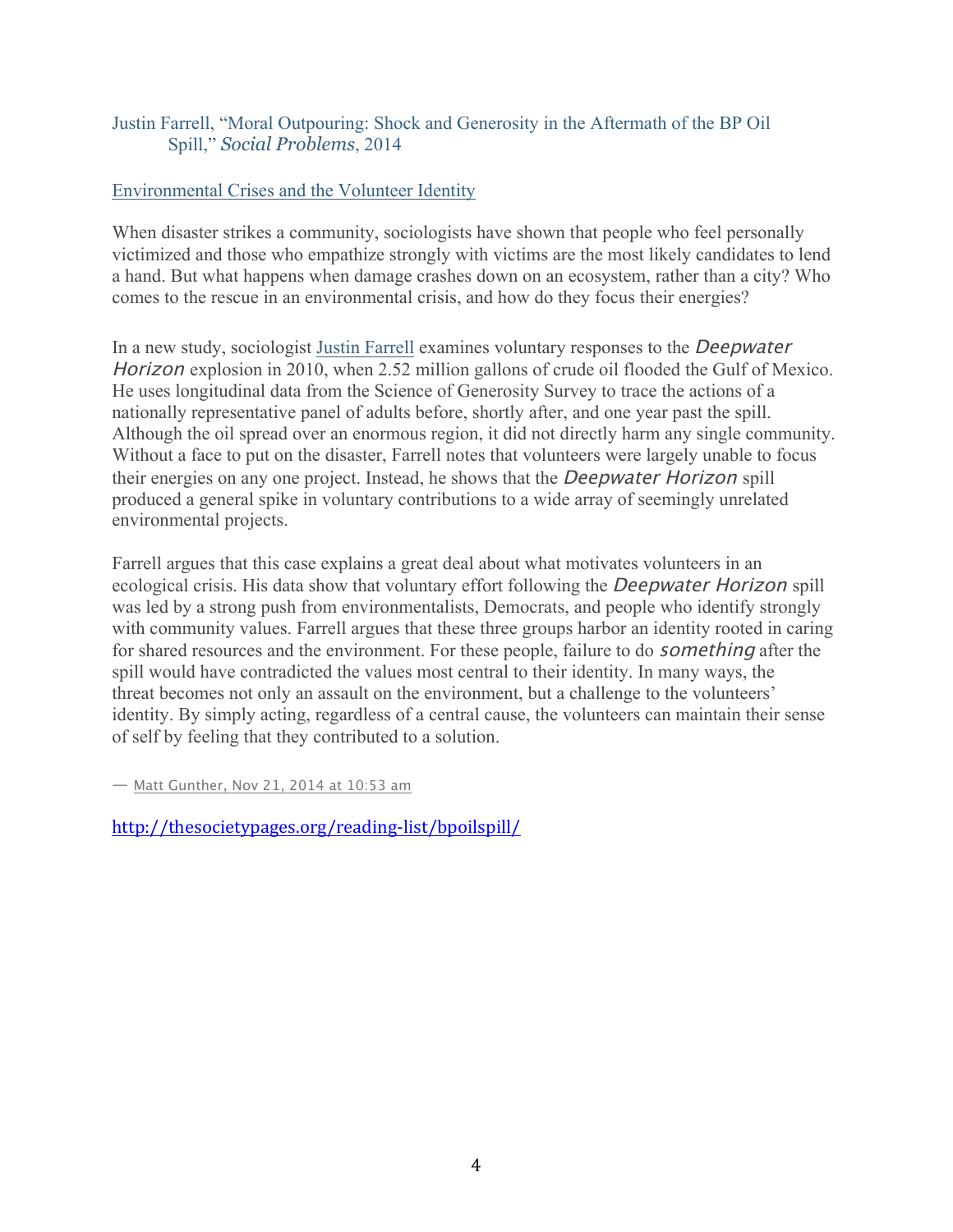Tim Bartley and Curtis Child, "Shaming the Corporation: The Social Production of Targets and the Anti-Sweatshop Movement," *American Sociological Review*, 2014

## Who Gets Shamed for Sweatshops?

After activists targeted the company's labor practices, Nike's swoosh became a symbol of the ills of the global economy. But, when nearly all major clothing brands produce their wares overseas in under-supervised but certainly less expensive factories, why did Nike take the hit?

Tim Bartley and Curtis Child examine how certain corporations become the target of social movements. By focusing on the anti-sweatshop movement of the 1990s, they show that activists strategically select corporate targets, tending to focus on larger and more powerful firms and popular brands, such as Walmart, for strategic and symbolic reasons. These companies have a greater impact through their purchasing power and their iconic brands rely on public image. The bigger the target, it seems, the more vulnerable activists believe it will be, translating into more results: improved labor practices, better wages, and peer pressure on competitors.

The authors gathered data on 151 major companies in the apparel industry and thousands of media and trade journal reports on actions by advocacy groups (these included protests, leafleting, and lawsuits) meant to change labor practices in the industry from 1993 to 2000, the heyday of the anti-sweatshop movement. Smaller firms that did not have active advertising campaigns and did not have positive images were unlikely to be targeted. On the other hand, companies that already had active social responsibility initiatives, advertising campaigns, and positive public images were more likely to face the ire of activists. Further, once these "shamable" companies were targeted, they became more likely to be the focus of advocates in the future.

Bartley and Child conclude that activist's strategies consider the cultural prominence of corporations as well as the company's position in the global economy, determining their target's potential to leverage social change. In this way, protest is an active social process rather than a haphazard, passionate reaction to the problems of globalization.

— Erik Kojola, Nov 10, 2014 at 03:41 pm

http://thesocietypages.org/reading-list/who-gets-shamed-for-sweatshops/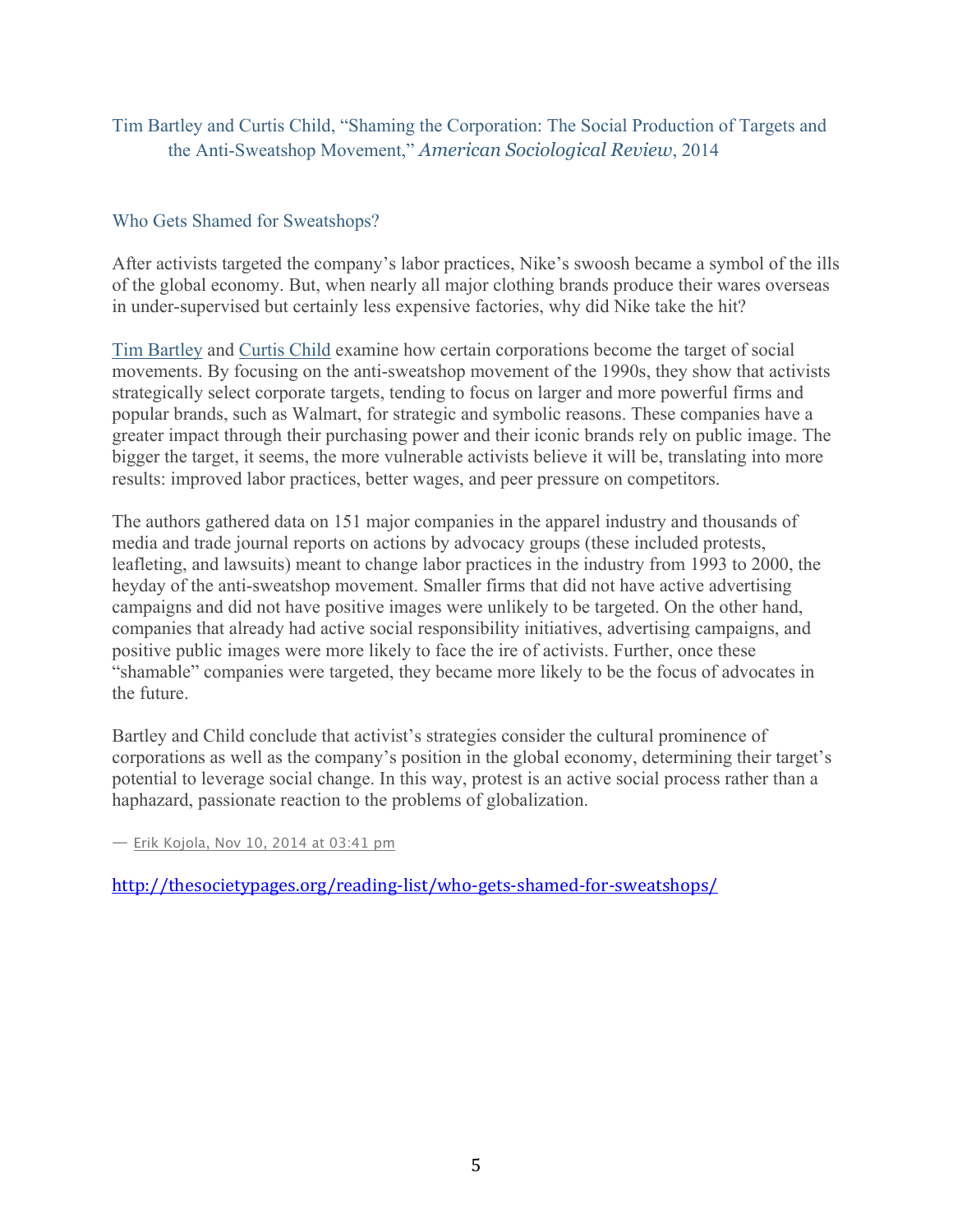## Fennella Fleischmann and Cornelia Kristen, "Gender Inequalities in the Education of the Second Generation in Western Countries," *Sociology of Education*, 2014

#### Second-Generation Schooling: Good News for Girls

In Western societies, girls are starting to outperform boys at all levels of schooling. At the same time, many families are immigrating to these countries from areas of the world where boys still have the educational advantage. This means that there's likely a difference in the educational expectations for boys and girls held by immigrant parents and those held by the receiving country. So what matters more for a kid's education – the homeland or the new home country? To find out, a research team led by Fennella Fleischmann and Cornelia Kristen investigates whether second-generation immigrant girls are benefiting from the Western patterns of female success they encounter after the move.

The team draws on nationally representative data from nine receiving countries. They focus on outcomes including test scores, choice of major, college-going, and completion. To analyze this data, they use a twofold strategy, comparing gender outcomes within racial and ethnic groups. Then they compare the size of each ethnic group's gender gaps to those of other immigrant groups and to those of the Western host country's majority population. This tells them not only whether immigrant children have assimilated to majority trends by the second generation, but at which stage of their educational careers this happens.

The research team finds that, with very few exceptions, the female advantage in education extends to second-generation immigrant girls, regardless of their parents' country of origin or the male advantage in that society. While those who choose to immigrate may have more progressive gender views, which may help explain these trends, the takeaway is an important one – when given the opportunity to succeed, girls will take it.

— Amy August, Oct 27, 2014 at 11:30 am

http://thesocietypages.org/reading-list/secondgenschool/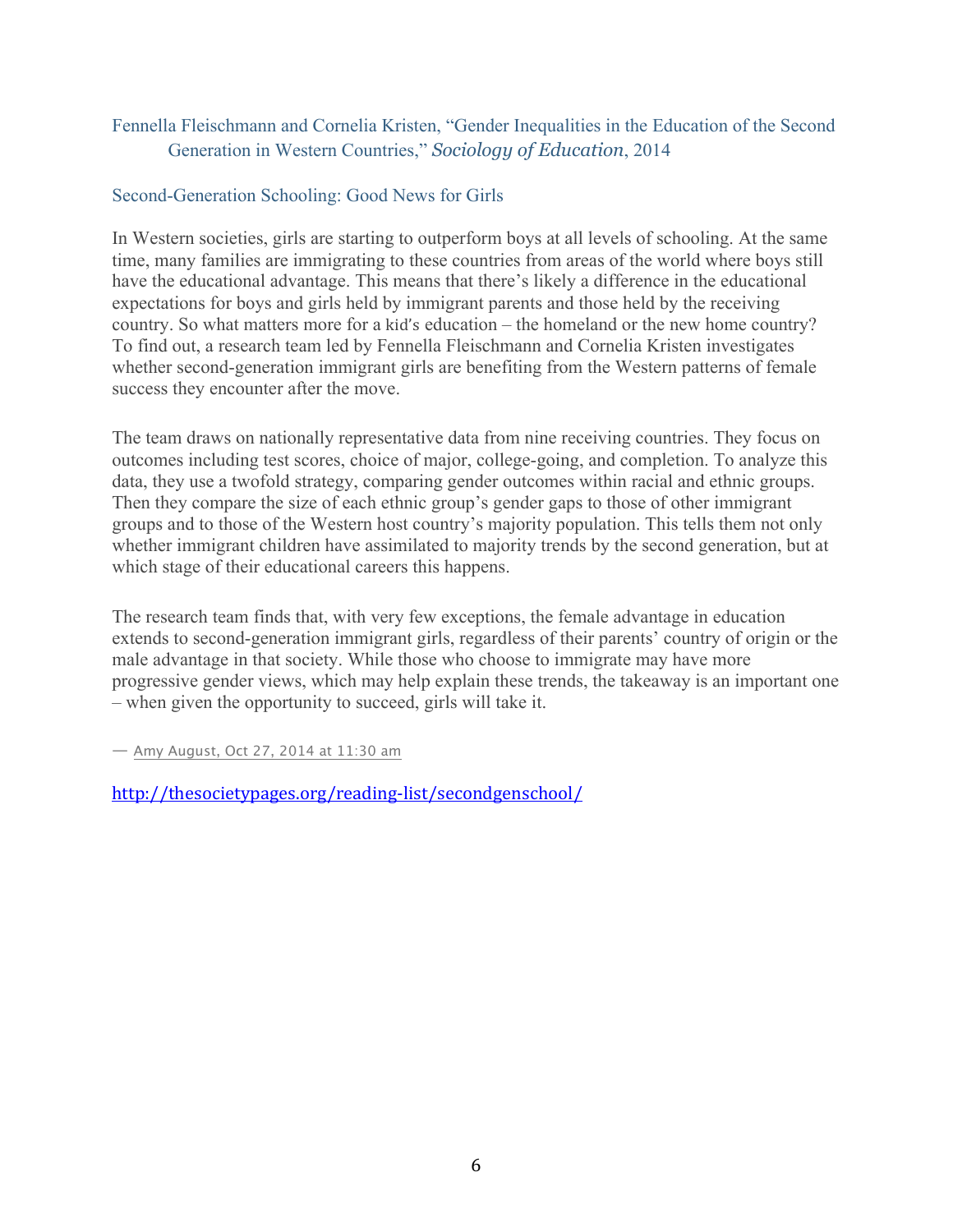## James M. Thomas, "Laugh Through It: Assembling Difference in an American Stand-up Comedy Club," *Ethnography*, 2014

## The Social Construction of Funny

On the surface, comedy clubs appear to occupy a relatively straightforward niche within nightlife entertainment: they are spaces where stand-up comics perform to a live audience, and where entertainment comes in the form of well-executed jokes. Through his ethnographic examination of a professional comedy club in the Midwest, however, James M. Thomas contends that there is much more to comedy clubs than simply getting a laugh.

Thomas sees the comedy club as a microcosm of the larger nightlife entertainment culture – a venue where diverse people come together to actively produce cultural arrangements that are in some ways specific to that space, but in other ways reflective of the broader culture it is located within. In the context of Thomas' comedy club, a triad of unique social actors (the comics, the audience, and the staff) help to (re)create a desire-based hierarchy where specific people – namely those who are white, heterosexual, and attractive – are privileged.

For instance, Thomas reveals how even though the comedy club has open seating, staff members routinely arrange the audience so that the people in the first few rows are comprised of straight, white, affluent-looking couples. Given that these were the only rows visible from the stage, this seating arrangement influences the night's stand-up routine in ways that reinforce the venue's desire-based economy. Thomas explains that comics (most of whom were white men) pander to this visible portion of the crowd by applauding them for their attractiveness, or reciting racist and homophobic jokes that they assume will not offend them. Not all comics accepted these arrangements and norms, however. Some made jokes that actively challenged the crowd's demographic uniformity, forcing a sense of uneasiness upon the audience as they reflected upon this reality.

Taken together, these examples illustrate how cultural meaning can be actively (re)produced (and in some cases dismantled), all within the confines of a comedy club.

— Stephen Suh, Oct 16, 2014 at 08:27 am

http://thesocietypages.org/reading-list/socialfunny/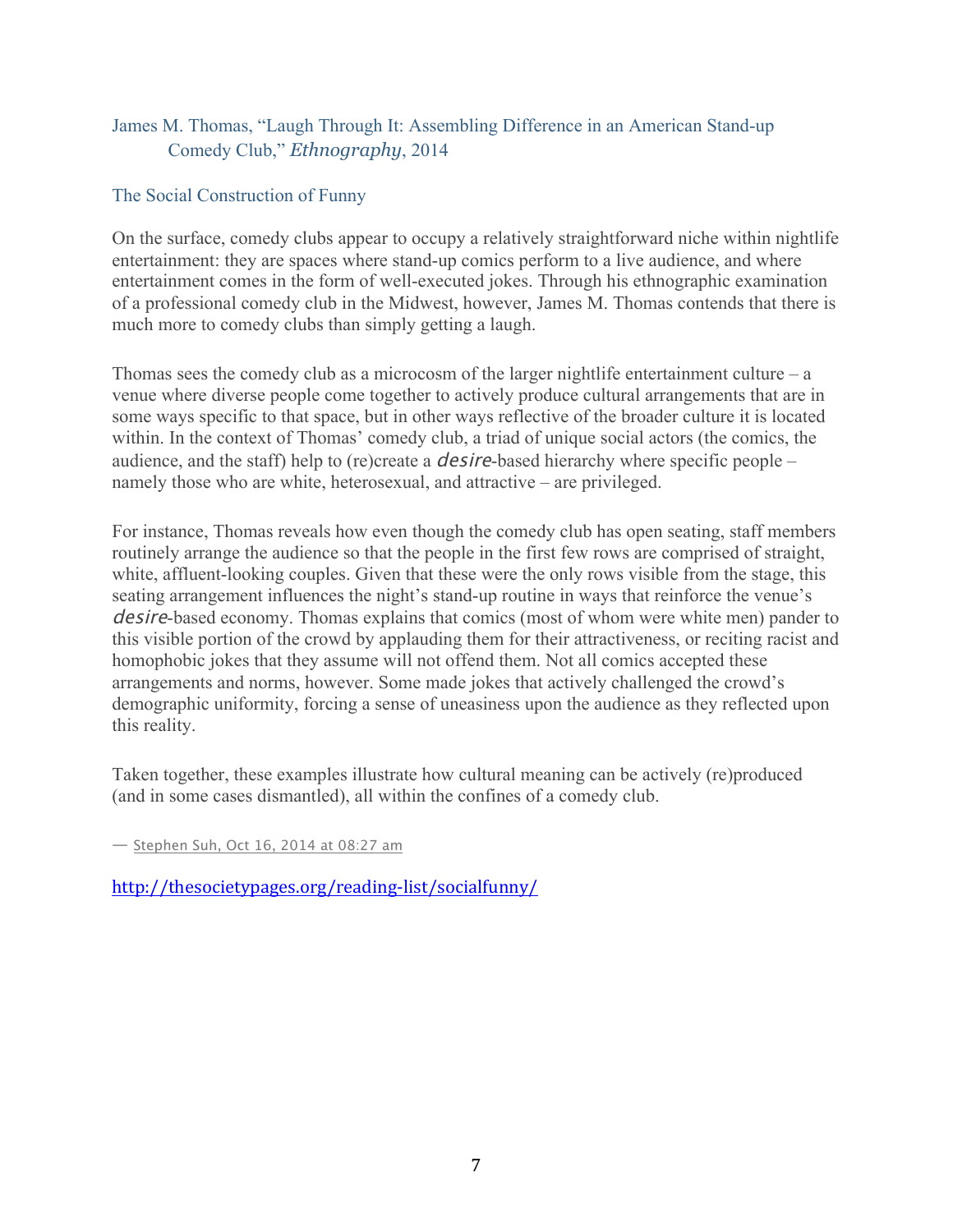# Aaron M. McCright, Chenyang Xiao, and Riley E. Dunlap, "Political Polarization on Support for Government Spending on Environmental Protection in the USA, 1974-2012," *Social Science Research*, 2014

## On Climate Change, Voters Warming to Political Winds

When public officials get hyped about an issue, they usually become fodder for The Daily Show before they ever get voters fired up (see Howard Dean). Politicians have been polarizing the environment over the last twenty years, with Republicans increasingly arguing that climate change isn't their problem and isn't their party's issue. Does the public believe this, or do they just think their leaders are full of hot air?

McCright, Xiao, and Dunlap set out to test this with data from the General Social Survey taken from 1974 to 2012, using a recurring question about whether respondents thought the government was spending too much, not enough, or just the right amount on environmental protection. They found there has always been a gap between Republicans and Democrats on the issue with Democrats consistently supporting increased spending. However, while this gap held steady from 1974 to 1990, they also found that it started to grow substantially after 1990 as "conservative foundations, think tanks, and elites have mobilized to challenge the legitimacy of environmental problems."

These findings support an argument political scientists calls "party sorting theory," which says voters will respond to cues from political leaders as they choose which side to support. For major public issues like climate change, leadership is key— it looks like voters know how to follow where the wind blows.

— Evan Stewart, Sep 26, 2014 at 11:08 am

http://thesocietypages.org/reading-list/climate/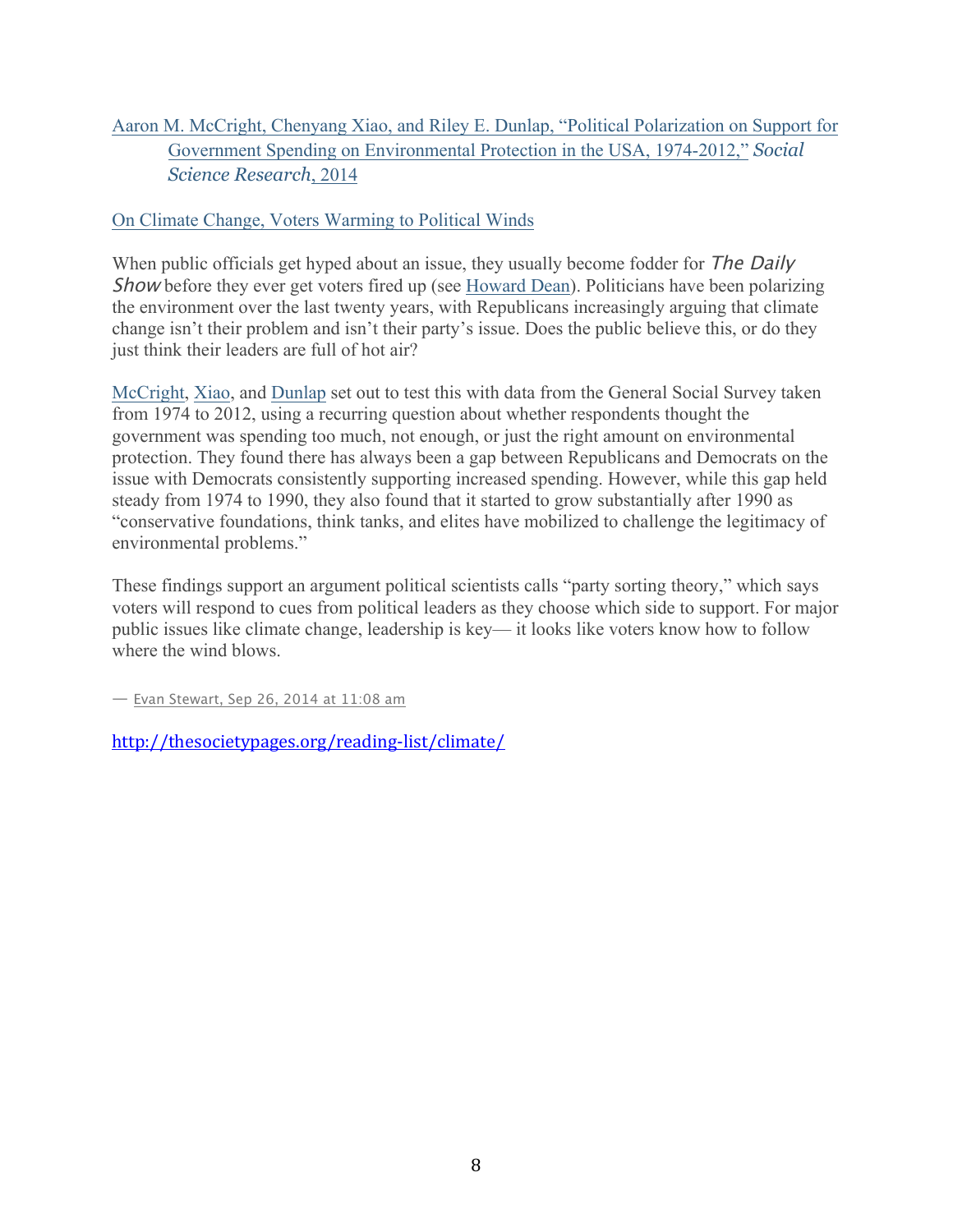# Carolyn Liebler, Sonya Rastogi, Leticia Fernandez, James Noon, Sharon Ennis, "America's Churning Races: Race and Ethnic Response Changes between Census 2000 and the 2010 Census," *CARRA Working Paper Series*, 2014

#### The Fluidity of Racial Categories on the Census

Sociological perspectives debunked race as a fixed or stable entity long ago, and recent analyses of the U.S. Census have shown that people's perceptions of their own can change even in a short time span. But in what direction are these changes being made and for what reasons? University of Minnesota sociologist Carolyn Liebler, along with U.S. Census researchers, have some answers to these questions.

Comparing race responses in the 2000 and 2010 U.S. Censuses, Liebler found that 6% of the population (or 9.8 million individuals) responded with a different race and/or Hispanic origin response in 2010 than they did in 2000. More specifically, the American Indian and Alaska Native (AIAN) is one of the groups with a comparatively high rate of race response change. Of those who reported non-Hispanic and single-race AIAN in 2000, only half (53%) had identical responses to the questions on the 2010. Furthermore, 2.5 million Americans who identified as Hispanic and "some other race" in 2000 reported that they were Hispanic and White a decade later.

Why do individuals respond differently on these questions? And why do certain groups change at greater rates? Due to their use of matched samples, the researchers controlled for the confounding influence of population growth and ruled that out as the driving force in this trend. The changes in responses may tell us something about the social meaning and impact of being categorized in one racial group or another — including access to desired rewards or opportunities. In this case, the changing of one's response may represent some notion of social mobility. Even satirist Stephen Colbert picked up on the big picture of Liebler's research and quipped that Hispanics "choose" to be white. Overall, Liebler's findings highlight clear implications for the use and interpretation of race and ethnicity data.

— Ryan Larson, Sep 15, 2014 at 11:33 am

http://thesocietypages.org/reading-list/fluidrace/